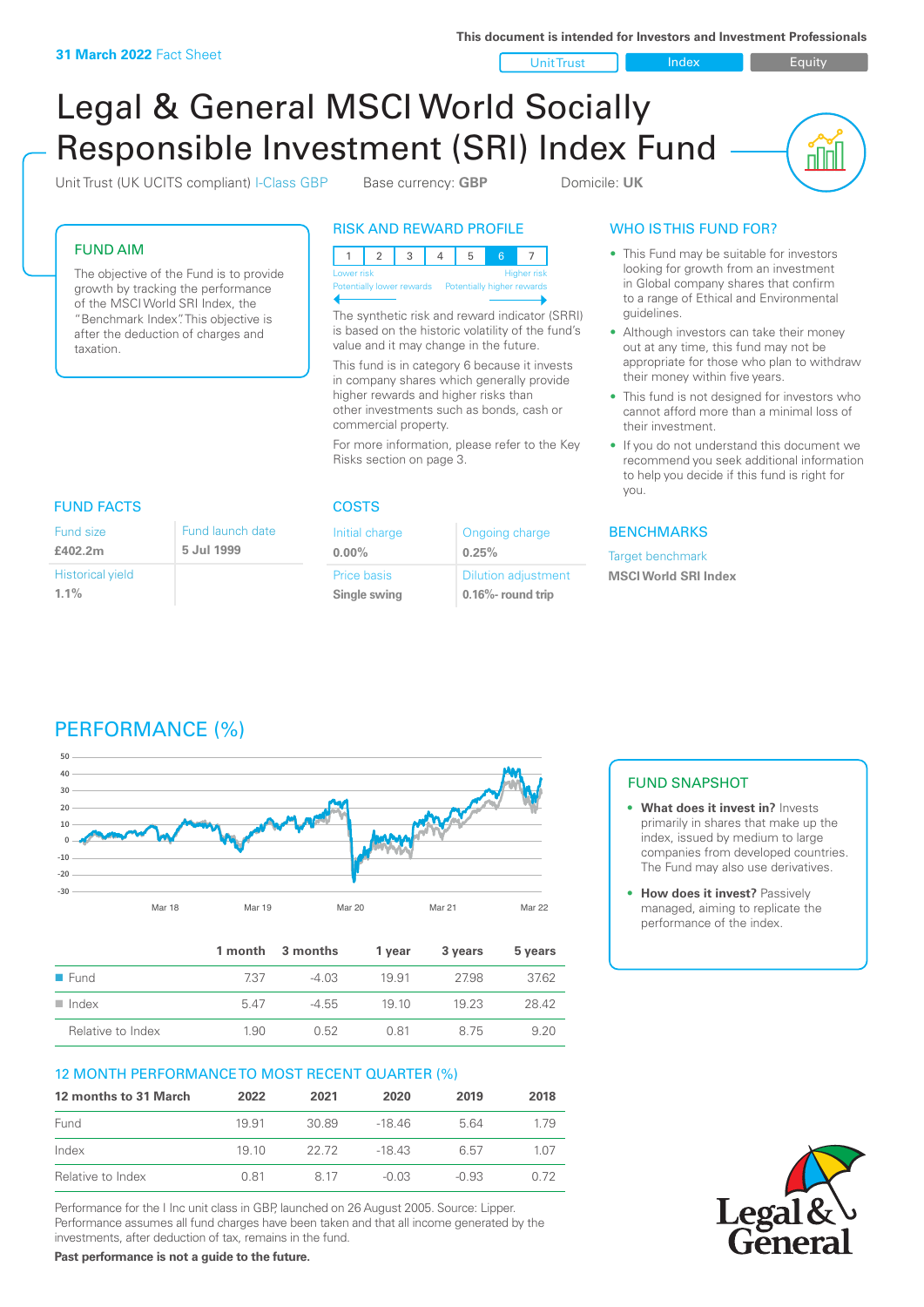Unit Trust (UK UCITS compliant) I-Class GBP

# PORTFOLIO BREAKDOWN

All data sources are a combination of LGIM and the Fund Accountant unless otherwise stated. Totals may not sum to due to rounding. In order to minimise transaction costs, the Fund will not always own all the assets that constitute the index and on occasion it will own assets that are not in the index. The number of fund holdings can also differ from the index due to corporate events and proxy holdings.



## SECTOR (%)

| ■ Technology                      | 24.6 |
|-----------------------------------|------|
| Consumer Discretionary            | 17.2 |
| ■ Health Care                     | 13.2 |
| $\blacksquare$ Financials         | 13.1 |
| $\blacksquare$ Industrials        | 10.9 |
| ■ Consumer Staples                | 7.3  |
| ■ Basic Materials                 | 3.9  |
| ■ Real Estate                     | 3.0  |
| $\blacksquare$ Telecommunications | 2.8  |
| $\blacksquare$ Utilities          | 2.2  |
| ■ Energy                          | 1.9  |
|                                   |      |

#### COUNTRY (%)

|               | <b>United States</b> | 66.6 |  |
|---------------|----------------------|------|--|
|               | Japan                | 5.9  |  |
|               | Canada               | 4.1  |  |
| $\frac{4}{5}$ | United Kingdom       | 3.7  |  |
| Ŧ             | Switzerland          | 3.3  |  |
|               | Germany              | 2.9  |  |
|               | France               | 2.7  |  |
|               | Netherlands          | 2.5  |  |
|               | Australia            | 2.2  |  |
|               | Other                | 6.3  |  |
|               |                      |      |  |



### MARKET CAPITALISATION (%) TOP 10 HOLDINGS (%)

| ■ Large              | 84.1 |
|----------------------|------|
| $\blacksquare$ Mid   | 15.3 |
| $\blacksquare$ Small | 0.7  |

■ Top 10 holdings 36.8% Rest of portfolio 63.2% No. of holdings in fund 374

| Microsoft      | 144 |
|----------------|-----|
| Tesla          | 6.0 |
| <b>NVIDIA</b>  | 4.5 |
| Home Depot     | 21  |
| ASML           | 1.8 |
| Roche Holding  | 18  |
| Coca-Cola Co   | 17  |
| Walt Disney Co | 16  |
| Cisco Systems  | 1.5 |
| Pepsico        | 1.5 |
|                |     |



The Index Fund Management team comprises 25 fund managers, supported by two analysts. Management oversight is provided by the Global Head of Index Funds. The team has average industry experience of 15 years, of which seven years has been at LGIM, and is focused on achieving the equally important objectives of close tracking and maximising returns.